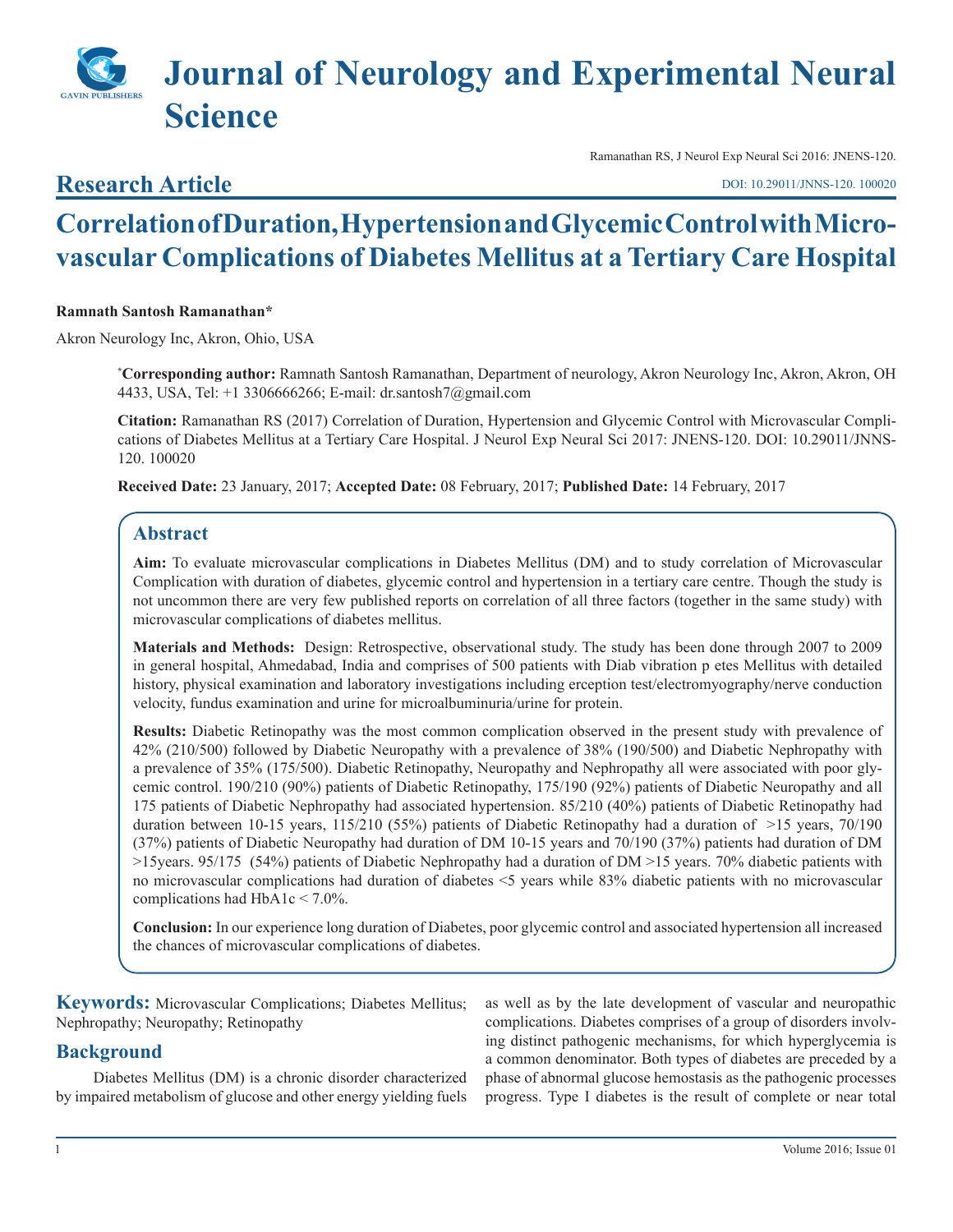insulin deficiency. Type II DM is a heterogeneous group of disorder characterized by variable degree of insulin resistance, impaired insulin secretion and increased glucose production. Diabetes is etiologically classified as Type I, Type II, other specific types as genetic defects, disease of exocrine pancreas, endocrinopathies, drug induced, infections, uncommon forms of immune-mediated diabetes and gestational diabetes.

Type I DM is the result of interactions of genetic environment and immunological factors that ultimately lead to the destruction of the pancreatic beta cells and insulin deficiency. Type II DM is characterized by insulin resistance, impaired insulin secretion and increased hepatic glucose production. Complication of diabetes are acute like diabetic ketoacidosis and hyperglycemic hyperosmolar state and chronic like microvascular complications-retinopathy, neuropathy and nephropathy and macrovascular complications. Diabetic Retinopathy may be the most common microvascular complication of diabetes and is responsible for 10,000 new cases of blindness every year in United States alone [1,2].

#### **Materials and Methods**

This is a retrospective observational study done through 2007 to 2009 in a tertiary care general hospital and comprises a study group of 500 patients who were subjected to detailed history, physical investigations and laboratory investigations.

The diagnosis and classification of diabetes as Type I and Type II is based on ADA guidelines 2007. The patients' history, laboratory investigations and physical examination was obtained by retrospective chart review and medical record review.

All 500 patients apart from being subjected to detailed history and physical examination had undergone detailed laboratory investigations in form of random blood sugar, fasting and postprandial blood sugar, HbA1c, s. creatinine, urine for protein and microalbuminuria, ultrasound for kidney size, fundus examination, vibration perception test, electromyography and nerve conduction velocity tests.

#### **Results**

In our study Male to Female ratio was 1.08:1. Maximum incidence of diabetes was seen between 60-79 years in 240 (48%) patients. Mean age of the group was 55.02 years (Table 1). 420 (84%) patients in the study had type II DM (Table 2). 160 (32%) patients had DM for 11-15 years (Table 3). In our study microvascular complications were present in 385 (77%) patients (Table 4).

| Age in years | Male | Female | <b>Total</b> | Percentage |
|--------------|------|--------|--------------|------------|
| $20 - 39$    |      |        | 90           |            |
| 40-59        | 100  | 70     | 70           |            |

| 60-79 | $1 \cap \mathcal{L}$<br>ر ۲ | 11 J | 240 |     |
|-------|-----------------------------|------|-----|-----|
| Total | 260                         | 240  | 500 | 100 |

**Table 1:** Age and Sex Incidence in 500 Diabetic Patients.

| <b>Type of DM</b> | No. of patients | Percentage |
|-------------------|-----------------|------------|
| Type I            | 80              |            |
| Type II           | 420             | 84         |
| Total             | 500             | $100 -$    |

**Table 2:** Type of Diabetes Mellitus (DM).

| <b>Duration in years</b> | No. of patients | Percentage |
|--------------------------|-----------------|------------|
| $\leq 1$                 | 10              |            |
| $1 - 5$                  | 95              | 19         |
| $6 - 10$                 | 125             | 25         |
| $11 - 15$                | 160             | 32         |
| $16 - 20$                | 90              | 18         |
| >20                      | 20              |            |
| Total                    | 500             | 100        |

**Table 3:** Summarizes the duration of Diabetes in years.

| <b>Microvascular Complications</b> | <b>Total Patients</b> | Percentage |
|------------------------------------|-----------------------|------------|
| Present                            | 385                   |            |
| Absent                             | 115                   |            |
| Total                              | 500                   | 100        |

**Table 4:** Characterizes the microvascular complications in Diabetes.

95 (83%) patients of the 115 patients without microvascular complications of had HbA1c < 7.0 (Table 5). 80 (70%) patients of the115 patients without microvascular complications had duration  $<$  5 years (Table 6).

| HbA1c     | <b>Patients</b> | Percentage |
|-----------|-----------------|------------|
| $< 7.0\%$ | 95              | 83         |
| $>7.0\%$  | 20              |            |
| Total     | 115             | 100        |

**Table 5:** Differentiates patients based on HbA1c (hemoglobin A1c). Patients without microvascular complications.

| <b>Duration of Diabetes</b> | <b>No. of Patients</b> | Percentage |
|-----------------------------|------------------------|------------|
| $\leq$ 5 years              |                        |            |
| $>$ 5 years                 |                        |            |
| Total                       | 115                    | $\Omega$   |

**Table 6:** Summarizes the duration of diabetes in the study patient population. Patients without microvascular complications.

210 (42%) patients had Diabetic retinopathy and 140 (66.66%) patients' of those had non proliferative diabetic retinopa-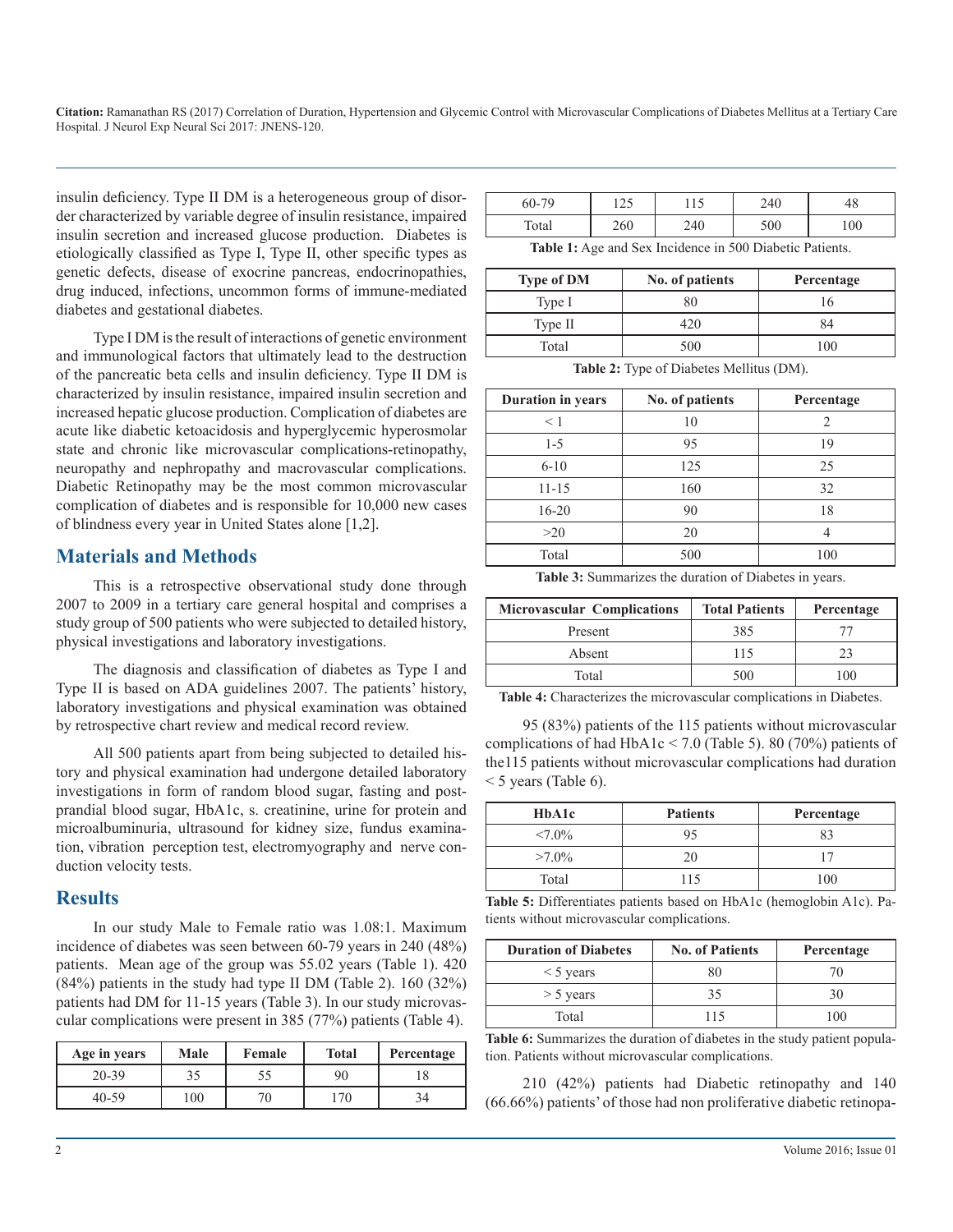thy (NPDR) while the remaining 70 (33.3%) patients had proliferative diabetic retinopathy (PDR) and all patients with PDR had duration of diabetes >15 years (Table 7,8). 175 (35%) patients had diabetic nephropathy while 190 (38%) patients had diabetic neuropathy (Table 9,10). Most Common risk factor in personal history was tobacco/smoking seen in 210 (42%) patients (Table 11).

| <b>Diabetic Retinopathy</b> | <b>No. of Patients</b> | Percentage |
|-----------------------------|------------------------|------------|
| Present                     | 210                    |            |
| Absent                      | 290                    | 58         |
| Total                       | 500                    | m          |

**Table 7:** Summarizes Diabetic Retinopathy as a microvascular complication in Diabetic patients.

| <b>Diabetic Retinopathy</b> | No. of patients | Percentage |
|-----------------------------|-----------------|------------|
| NPDR                        | 140             | 66.66      |
| PDR.                        | 70              | 33.33      |
| Total                       | 210             | 100        |

**Table 8:** Characterizes the severity of Diabetic Retinopathy.

| <b>Diabetic Nephropathy</b> | <b>No. of Patients</b> | Percentage |
|-----------------------------|------------------------|------------|
| Present                     | 175                    | 35         |
| Absent                      | 325                    | რე         |
| Total                       | 500                    | 100        |

**Table 9:** Summarizes Diabetic Nephropathy as a microvascular complication of Diabetes.

| <b>Diabetic Neuropathy</b> | <b>No. of Patients</b> | Percentage |
|----------------------------|------------------------|------------|
| Present                    | 190                    | 38         |
| Absent                     | 310                    |            |
| Total                      | 500                    | 100        |

**Table 10:** Diabetic Neuropathy as a microvascular complication of diabetes.

| <b>Personal History</b> | No. of patients | Percentage |
|-------------------------|-----------------|------------|
| Alcohol                 |                 |            |
| Obesity                 | 160             |            |
| Tobacco/Smoking         | 210             |            |

**Table 11:** Summarizes social history and risk factors in the study population with diabetes.

| <b>Blood Pressure</b> | <b>No. of Patients</b> | Percentage |
|-----------------------|------------------------|------------|
| $\leq$ 130/80mmHg     | 115                    |            |
| $>130/80$ mmHg        | 385                    |            |

**Table 12:** Summarizes the association of microvascular complications with Hypertension.

80/115 (70%) diabetic patients with no microvascular complications had duration of diabetes <5 years while 95/115 (83%) patients with no microvascular complications had HbA1c < 7.0%.

In our present study 85/210 (40%) patients with diabetic retinopathy had duration of diabetes 10-15 years while 115/210 (55%) had duration >15 years (Table 13). All 210 patients with diabetic retinopathy had  $HbA1c > 7.0\%$  which implies poor glycemic control while 190/210 (90%) patients with diabetic retinopathy had hypertension. (Table 14,15).

| <b>Duration</b> in<br>years | No com-<br>plications | <b>Diabetic</b><br>Retinopa-<br>thy | <b>Diabetic</b><br>Neuropa-<br>thy | <b>Diabetic</b><br>Nephropa-<br>thy |
|-----------------------------|-----------------------|-------------------------------------|------------------------------------|-------------------------------------|
| $\leq 1$                    | 10                    |                                     |                                    |                                     |
| $1 - 5$                     | 70                    |                                     |                                    | 25                                  |
| $6 - 10$                    | 35                    | 10                                  | 50                                 | 35                                  |
| $10 - 15$                   |                       | 85                                  | 70                                 | 20                                  |
| $16 - 20$                   |                       | 95                                  | 50                                 | 75                                  |
| >20                         |                       | 20                                  | 20                                 | 20                                  |
| Total                       | 115                   | 210                                 | 190                                | 175                                 |

**Table 13:** Characterizes correlation of duration of DM with microvascular complications.

| HbA1c       | <b>No Microvas-</b><br>cular compli-<br>cations | <b>Diabetic</b><br>Retinopa-<br>thy | <b>Diabetic</b><br>Neuropa-<br>thy | <b>Diabetic</b><br>Nephropa-<br>thy |
|-------------|-------------------------------------------------|-------------------------------------|------------------------------------|-------------------------------------|
| < 7.0       | 95                                              | 00                                  | 5                                  | 00                                  |
| $7.1 - 8.0$ | 20                                              | 60                                  | 85                                 | 70                                  |
| $8.1 - 9.0$ | 00                                              | 85                                  | 60                                 | 60                                  |
| >9.1        | 00                                              | 65                                  | 40                                 | 45                                  |
| Total       | 115                                             | 210                                 | 190                                | 175                                 |
| >20         |                                                 | 20                                  | 20                                 | 20                                  |
| Total       | 115                                             | 210                                 | 190                                | 175                                 |

**Table 14:** Correlation of glycemic control with Microvascular Complications.

| <b>Blood Pres-</b><br>sure | <b>No Microvas-</b><br>cular Com-<br>plications | <b>Diabetic</b><br>Retinopa-<br>thy | <b>Diabetic</b><br>Neuropa-<br>thy | <b>Diabetic</b><br>Neph-<br>ropathy |
|----------------------------|-------------------------------------------------|-------------------------------------|------------------------------------|-------------------------------------|
| $\leq$ 130/80mmHg          | 80                                              | 20                                  | 15                                 | 0 <sup>0</sup>                      |
| $>130/80$ mmHg             | 35                                              | 190                                 | 175                                | 175                                 |
| Total                      | 115                                             | 210                                 | 190                                | 175                                 |

**Table 15:** Correlation of Hypertension with Microvascular complications of DM.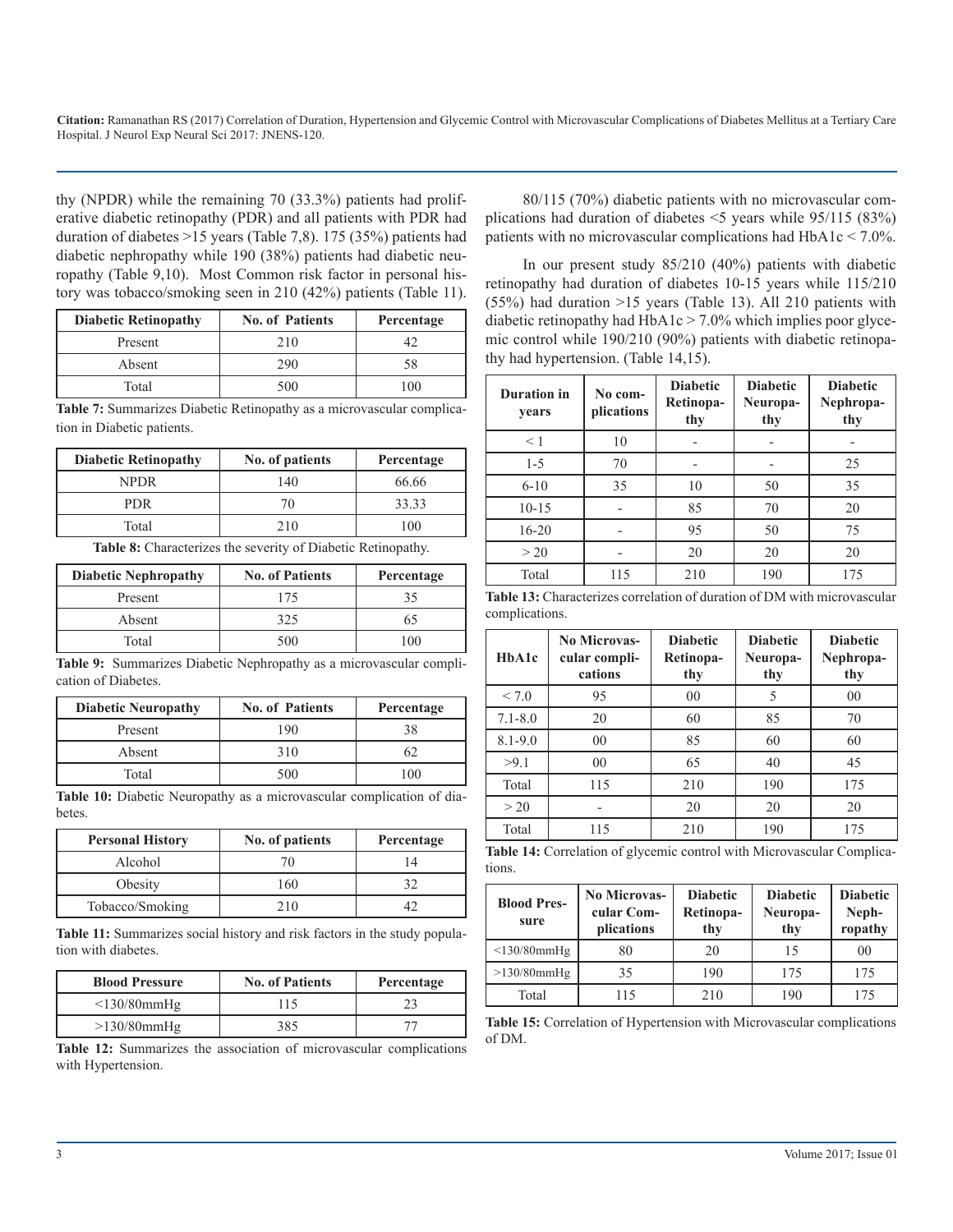Diabetic Neuropathy was seen in 20/190 (10.5%) patients with duration of diabetes  $> 20$  years while when duration of diabetes was < 5 years the prevalence of diabetic neuropathy was the least. 185/190 (97%) with diabetic neuropathy had HbA1c  $>7.0\%$ which again implies poor glycemic control and 175 (92%) patients with diabetic neuropathy had hypertension (Table 13-15).

95/175 (54%) patients with diabetic nephropathy had duration of diabetes >15 years. All diabetic nephropathy patients had HbA1c >7.0% which implies poor glycemic control and all patients with diabetic nephropathy had hypertension (Table 13-15).

#### **Discussion**

Our study shows a clear correlation of longer duration, poor glycemic control and hypertension with microvascular complications of diabetes. Microvascular complications affect millions of patients with Type II DM. These microvascular complications could lead to visual, renal as well as neurological function impairment including death and also increase the cost to the patient and society.

Development of diabetic retinopathy was found to be related to duration, severity of hyperglycemia and presence of hypertension in the UKPDS and most patients with type I DM develop evidence of retinopathy within 20 years of diagnosis [2-4]. The level of glycaemia seems to be the strongest factor influencing the onset of microalbuminuria [5-9]. In UKPDS, the incidence of microalbuminuria was 2%/year in patients with type II DM and the 10 year prevalence after diagnosis was 25% [10,11]. Diabetic Neuropathy occurs in 50% of individuals with long standing type I and type II DM. The most rapid deterioration of nerve function occurs soon after type I DM onset. But within 2 to 3 years the progression slows [12].

In our study 85/210 (40%) patients with diabetic retinopathy had duration of diabetes 10-15 years while 115/210 (55%) had duration >15 years. All 210 patients with diabetic retinopathy had  $HbA1c > 7.0\%$  which implies poor glycemic control while 190/210 (90%) patients with diabetic retinopathy had hypertension. Diabetic Neuropathy was seen in 20/190 (10.5%) patients with duration of diabetes  $> 20$  years while when duration of diabetes was < 5 years the prevalence of diabetic neuropathy was the least. 185/190 (97%) with diabetic neuropathy had HbA1c  $>7.0\%$ which again implies poor glycemic control and 175 (92%) patients with diabetic neuropathy had hypertension. 95/175 (54%) patients with diabetic nephropathy had duration of diabetes >15 years. All diabetic nephropathy patients had HbA1c >7.0% which implies poor glycemic control and all patients with diabetic nephropathy had hypertension.

The most important pathogenesis leading to microvascular damage is that hyperglycemia damages capillary endothelial cells

in the retina, mesangial cells in the renal glomeruli and Schwan cells of the peripheral [13]. Due to hyperglycemia there is excess glucose transport in these endothelial cells which leads to damage of these cells. Thus microvascular complications arises as a result of damage inside these endothelial cells [13,14].

Current evidence does support direct relationship between hypertension and poor glycemic control with microvascular complications as also seen in our study. These are termed as independent risk factors for microvascular disease progression [15]. Age, glycated hemoglobin, duration of diabetes, and serum triglycerides are other risk factors as well as smoking, obesity, physical inactivity [16].

The most common cause of blindness in patient with diabetes is diabetic retinopathy. It is estimated to affect up to 3 million people in the United States alone, by 2050 [17]. The main screening method is annual dilated eye examination to detect diabetic retinopathy [18,19]. Hyperglycemia and hypertension are the main risk factors of developing retinopathy in patients with diabetes as also seen with our study [20]. Vascular Diabetic Complications in Southeast Sweden (VISS) study reported similar findings [21]. The VISS study a longitudinal observational study of 451 patients with diabetes who were followed for up to 24 years found that keeping HBA1c below 7.6% was beneficial in preventing retinopathy and persistent microalbuminuria for up to 20 years [21]. Intensive blood pressure control in patients with type 2 diabetes reduced the incidence and progressions of diabetic neuropathy over 4-5 years follow up similar to the results in our study.

Diabetic neuropathy most commonly manifests as distal, symmetrical sensorimotor neuropathy [22]. Patient can have negative symptoms in the form of numbness or positive symptoms like tingling, and/or burning pain. It is mainly diagnosed clinically. The tests that can be used include vibration studies and ultrasound. Management should be prompt as delay can have deleterious effects resulting in gangrene and amputations [23,24]. Management includes good glycemic control as well pharmacological management with tricyclic antidepressants, gabapentin, SSRI (selective serotonin reuptake inhibitors), opioids, antiepileptic, and benzodiazepines [24-27]. Patients can also be offered certain nonpharmacological management in form of nerve stimulation, electromagnetic field treatment as well as should be advised improvements in sleep quality, and stress reduction [25].

It is known that diabetic nephropathy occurs in up to 40% of all of patients with diabetes, almost similar to our study in which 35% patients had diabetic nephropathy [28]. Poor glycemic control and hypertension damage the glomeruli. Tight glycemic control is very prudent in primary prevention of micro-albuminuria as seen in various studies [20,29]. Angiotensin receptor blocker or angiotensin converting enzyme inhibitor is used in the manage-